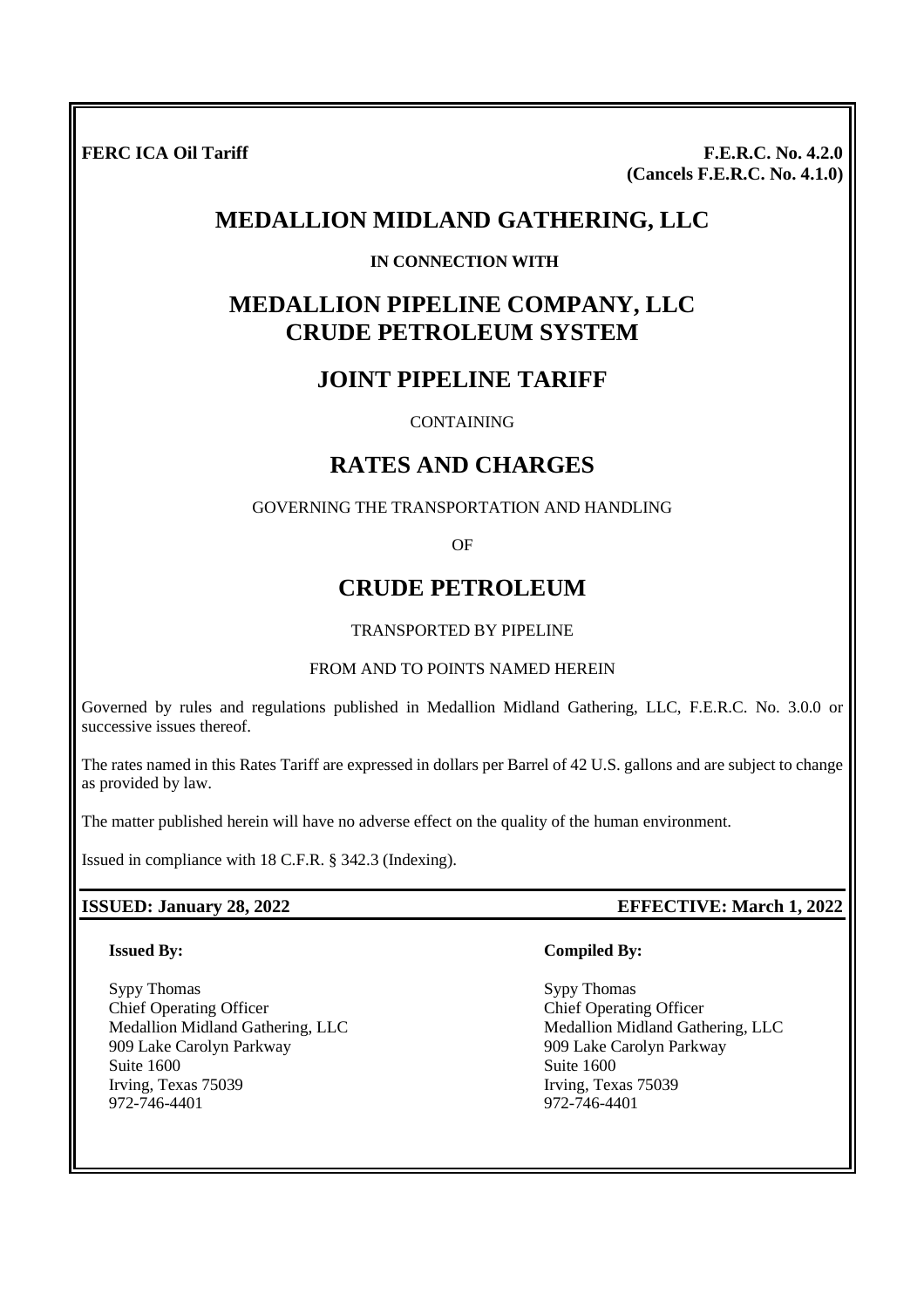Medallion Midland Gathering, LLC F.E.R.C. No. 4.2.0 Medallion Pipeline Company, LLC Page 2 of 5

# **RATES AND CHARGES**

The Origin Points for the Joint Tariff Service are the following points of Receipt on the Medallion Midland system, all within the state of  $Texas<sup>1</sup>$ 

 Various field origin points to attach Crude Petroleum production within Martin, Howard, Midland, Upton, Glasscock and Reagan Counties;

The Destination Points for the Joint Tariff Service are the following points of Delivery on the Medallion Pipeline system, all within the state of Texas:

- On the Crane Extension: the Crane Hub in Crane County;<sup>2</sup>
- On the Howard Lateral: the interconnection with Alon USA Big Spring Refinery in Howard County;
- On the Midland Lateral: the Midland Hub in Midland County;<sup>3</sup> and
- On the Wolfcamp Connector Mainline: the Colorado City Hub in Scurry County.<sup>4</sup>

<sup>2</sup> The Crane Hub Destination Point is currently limited to the interconnection with EPIC Crude Pipeline, LP, Gray Oak Pipeline, LLC, Magellan Pipeline Company, L.P. (commonly referred to as the Longhorn Pipeline) and Plains All American Pipeline L.P.'s terminal which provides direct access to its Cactus Pipeline. Medallion Pipeline is willing to consider, pursuant to the terms of its TSAs, additional interconnections available for the Joint Tariff Service at the Crane Hub with other carriers and service providers, where operationally practicable, at mutually agreed upon terms and conditions; provided, however, that Carrier reserves the right to file for and charge an incremental fee for such additional interconnections. *See* Part III of this Rates Tariff. To the extent additional interconnections are constructed and placed in service, Carrier will make appropriate tariff filings with the FERC.

<sup>&</sup>lt;sup>1</sup> Medallion Midland is obligated to provide additional Origin Points, under specified conditions, pursuant to the terms of Acreage Dedication TSAs. In addition, Medallion Midland is willing to provide additional Origin Points available for the Joint Tariff Service to attach Crude Petroleum production (including additional gathering pipelines) on its pipeline system, where operationally practicable, at mutually agreed upon locations; provided, however, that the requesting Shipper(s) is able to satisfy the terms and conditions of the Joint Tariff and executes a long-term TSA or other agreement that, in Medallion Midland's sole judgment, sufficiently provides for the reimbursement of all costs associated with the construction and operation of such facilities (including income tax gross up). *See* Part III of this Rates Tariff. To the extent additional Origin Points are constructed and placed in service, Carrier will make appropriate tariff filings with the FERC.

<sup>&</sup>lt;sup>3</sup> The Midland Hub Destination Point is currently limited to the interconnections with the terminals of Enterprise Products Partners L.P., Oryx Delaware Oil Transport LLC and Permian Express Terminal LLC. Medallion Pipeline is willing to consider, pursuant to the terms of its TSAs, additional interconnections available for the Joint Tariff Service at the Midland Hub with other carriers and service providers, where operationally practicable, at mutually agreed upon terms and conditions; provided, however, that Carrier reserves the right to file for and charge an incremental fee for such additional interconnections. *See* Part III of this Rates Tariff. To the extent additional interconnections are constructed and placed in service, Carrier will make appropriate tariff filings with the FERC.

<sup>&</sup>lt;sup>4</sup> The Colorado City Hub Destination Point is currently limited to the interconnections with (i) BridgeTex Pipeline Company, LLC, (ii) the Sunoco Pipeline L.P. manifold that interconnects with West Texas Gulf Pipeline Company and Permian Express 2 Pipeline, and (iii) a separate connection with Sunoco Pipeline L.P., as more precisely described in the Connection Agreement between Carrier and Sunoco Pipeline L.P. Medallion Pipeline is willing to consider, pursuant to the terms of its TSAs, additional interconnections available for the Joint Tariff Service at the Colorado City Hub with other carriers, where operationally practicable, at mutually agreed upon terms and conditions; provided, however, that Carrier reserves the right to file for and charge an incremental transportation fee to recover the costs associated with the construction and operation of the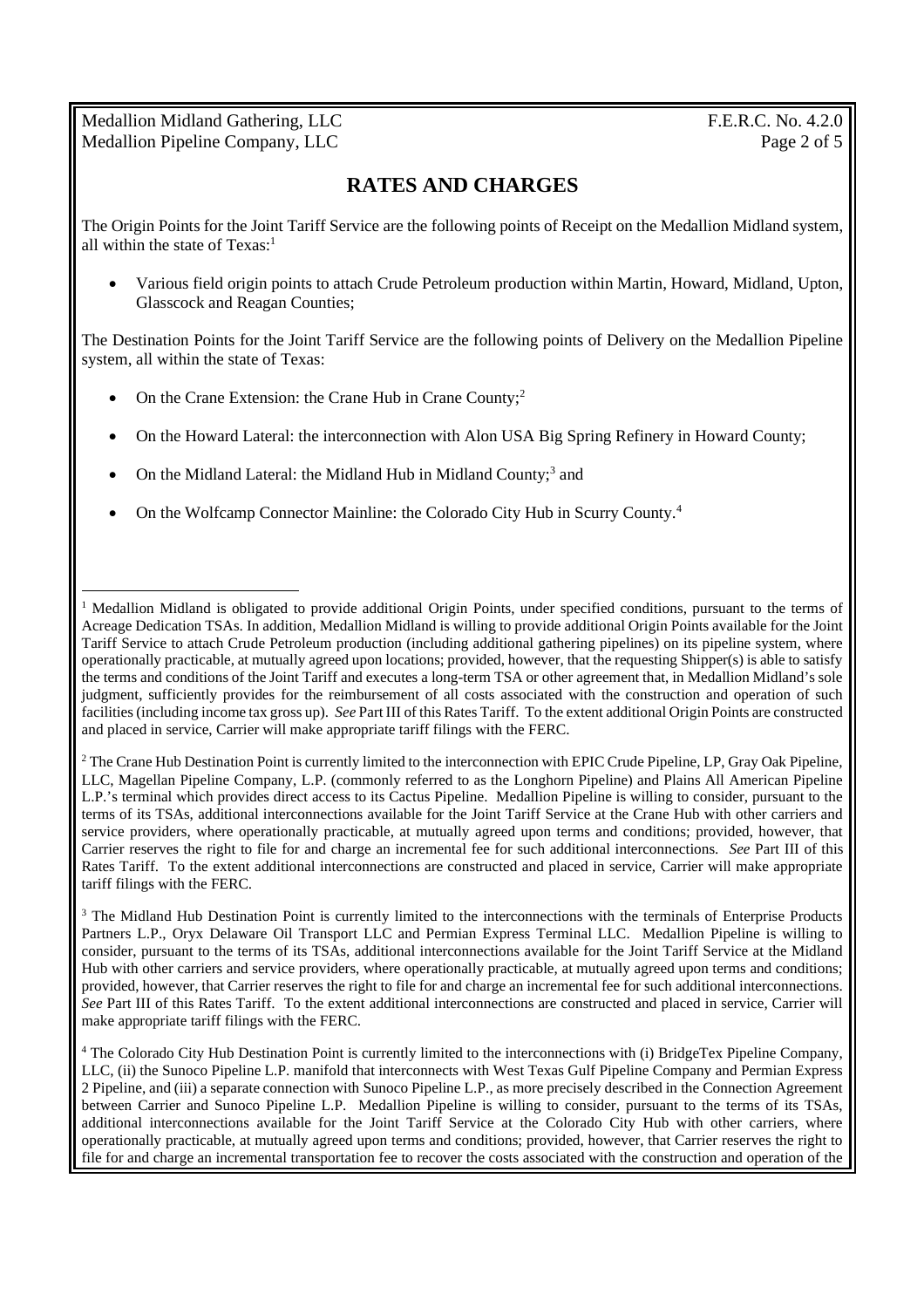Medallion Midland Gathering, LLC F.E.R.C. No. 4.2.0 Medallion Pipeline Company, LLC Page 3 of 5

#### **I. Committed Firm Rates for Committed Firm Shippers (Dollars per Barrel)**<sup>5</sup>

|                                                                                                                          |                   | <b>Tier 1 Rates:</b>                                                                                 | <b>Tier 2 Rates:</b>                                                                                      | <b>Tier 3 Rates:</b>                                                                                  |
|--------------------------------------------------------------------------------------------------------------------------|-------------------|------------------------------------------------------------------------------------------------------|-----------------------------------------------------------------------------------------------------------|-------------------------------------------------------------------------------------------------------|
| From                                                                                                                     | To                | 10,000-59,999<br><b>Dedicated Acres</b><br><b>or</b><br>$\leq$ 14,999 Bpd<br><b>Committed Volume</b> | 60,000-114,999<br><b>Dedicated Acres</b><br><b>or</b><br>$15,000 - 29,999$ Bpd<br><b>Committed Volume</b> | $\geq$ 115,000<br><b>Dedicated Acres</b><br><b>or</b><br>$\geq 30,000$ Bpd<br><b>Committed Volume</b> |
| Joint Tariff Origin<br>Points delivered on<br>Medallion Pipeline's                                                       | Colorado City Hub | [U] $$1.4294$                                                                                        | [U] $$1.2144$                                                                                             | [U] $$0.7846$                                                                                         |
|                                                                                                                          | Alon Interconnect | [U] $$1.4294$                                                                                        | [U] \$1.2144                                                                                              | [U] $$0.7846$                                                                                         |
| <b>Santa Rita Lateral</b><br>(through Garden                                                                             | Crane Hub         | [U] \$1.4294                                                                                         | [U] \$1.2144                                                                                              | [U] \$0.7846                                                                                          |
| City)                                                                                                                    | Midland Hub       | [U] $$1.1286$                                                                                        | [U] \$0.8598                                                                                              | [U] \$0.7846                                                                                          |
| Joint Tariff Origin                                                                                                      | Colorado City Hub | [U] $$1.5906$                                                                                        | [U] $$1.0532$                                                                                             | [U] $$0.7846$                                                                                         |
| Points delivered on<br>Medallion Pipeline's<br><b>Martin Lateral</b><br>(through Garden<br>City)                         | Alon Interconnect | [U] \$1.8271                                                                                         | [U] \$1.0532                                                                                              | [U] \$0.7846                                                                                          |
|                                                                                                                          | Crane Hub         | [U] \$1.8271                                                                                         | [U] $$1.0532$                                                                                             | [U] $$0.7846$                                                                                         |
|                                                                                                                          | Midland Hub       | [U] $$1.3219$                                                                                        | [U] $$1.0532$                                                                                             | [U] $$0.7846$                                                                                         |
| Joint Tariff Origin                                                                                                      | Colorado City Hub | [U] $$1.1070$                                                                                        | [U] \$0.9995                                                                                              | [U] \$0.7846                                                                                          |
| Points delivered on<br>Medallion Pipeline's                                                                              | Alon Interconnect | [U] $$1.5906$                                                                                        | [U] \$1.0532                                                                                              | [U] $$0.7846$                                                                                         |
| <b>Midland Lateral</b><br>(through Garden                                                                                | Crane Hub         | [U] \$1.3757                                                                                         | [U] \$1.0532                                                                                              | [U] \$0.7846                                                                                          |
| City)                                                                                                                    | Midland Hub       | [U] $$0.8061$                                                                                        | [U] $$0.7631$                                                                                             | [U] \$0.7846                                                                                          |
| Joint Tariff Origin<br>Points delivered on<br>Medallion Pipeline's<br><b>Midkiff Lateral</b><br>(through Garden<br>City) | Colorado City Hub | [U] \$1.5906                                                                                         | [U] $$1.0532$                                                                                             | [U] \$0.7846                                                                                          |
|                                                                                                                          | Alon Interconnect | [U] $$1.5906$                                                                                        | [U] $$1.0532$                                                                                             | [U] \$0.7846                                                                                          |
|                                                                                                                          | Crane Hub         | [U] \$1.5906                                                                                         | [U] \$1.0532                                                                                              | [U] \$0.7846                                                                                          |
|                                                                                                                          | Midland Hub       | [U] \$1.3757                                                                                         | [U] \$1.0532                                                                                              | [U] \$0.7846                                                                                          |
| Joint Tariff Origin<br>Points delivered on<br>Medallion Pipeline's<br><b>Reagan Gathering</b><br><b>Extension</b>        | Colorado City Hub | [U] $$1.2683$                                                                                        | [U] \$1.0532                                                                                              | [U] \$0.7846                                                                                          |
|                                                                                                                          | Alon Interconnect | [U] \$1.5906                                                                                         | [U] \$1.0532                                                                                              | [U] \$0.7846                                                                                          |
|                                                                                                                          | Crane Hub         | [U] $$1.5691$                                                                                        | $[U]$ \$1.0318                                                                                            | [U] \$0.7846                                                                                          |

facilities necessary to provide such additional interconnections. *See* Part III of this Rates Tariff. To the extent additional interconnections are constructed and placed in service, Carrier will make appropriate tariff filings with the FERC.

<sup>5</sup> Such Committed Firm Rates are available only to those Committed Firm Shippers that executed a Transportation Services Agreement for the Joint Tariff Service in accordance with the Open Season Notice dated July 8, 2019, as set forth in such Open Season Transportation Services Agreement.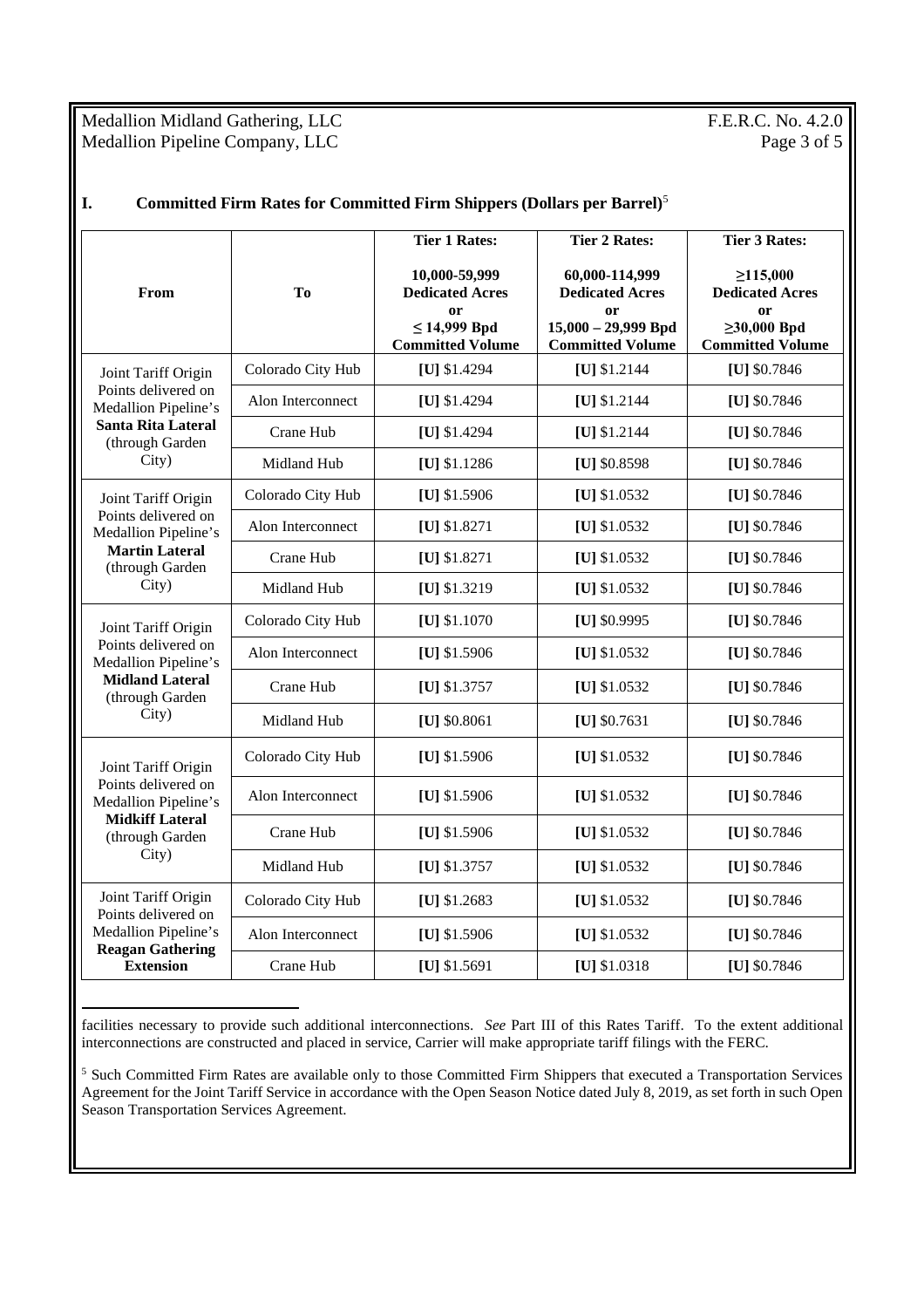## Medallion Midland Gathering, LLC F.E.R.C. No. 4.2.0 Medallion Pipeline Company, LLC Page 4 of 5

| (through Garden)<br>City)                                                                                               | Midland Hub       | [U] $$0.9673$ | [U] $$0.9135$ | [U] $$0.7846$ |
|-------------------------------------------------------------------------------------------------------------------------|-------------------|---------------|---------------|---------------|
| Joint Tariff Origin<br>Points delivered on<br>Medallion Pipeline's<br><b>Howard Lateral</b><br>(through Garden<br>City) | Colorado City Hub | [U] $$1.3435$ | [U] $$1.2360$ | [U] $$0.7846$ |
|                                                                                                                         | Alon Interconnect | [U] $$1.3435$ | [U] $$1.2360$ | [U] $$0.7846$ |
|                                                                                                                         | Crane Hub         | [U] $$1.0611$ | [U] $$0.9135$ | [U] $$0.7846$ |
|                                                                                                                         | Midland Hub       | [U] $$0.8912$ | [U] $$0.8061$ | [U] $$0.7846$ |

Committed Firm Rates shall be increased annually, commencing on July 1, 2021, by the greater of one percent (1%) or the positive adjustment, if any, in the FERC Index.

## **II. Uncommitted Rates for Uncommitted Shippers (Dollars per Barrel)**

| From                                                                                                                     | T <sub>0</sub>    | <b>Tier 1 Rates:</b>               | <b>Tier 2 Rates:</b>                   | <b>Tier 3 Rates:</b>               |
|--------------------------------------------------------------------------------------------------------------------------|-------------------|------------------------------------|----------------------------------------|------------------------------------|
|                                                                                                                          |                   | $\leq$ 14,999 Bpd<br><b>Volume</b> | $15,000 - 29,999$ Bpd<br><b>Volume</b> | $\geq$ 30,000 Bpd<br><b>Volume</b> |
| Joint Tariff Origin                                                                                                      | Colorado City Hub | $[D]$ \$1.3825                     | $[D]$ \$1.1731                         | $[D]$ \$0.7541                     |
| Points delivered on<br>Medallion Pipeline's                                                                              | Alon Interconnect | $[D]$ \$1.3825                     | $[D]$ \$1.1731                         | $[D]$ \$0.7541                     |
| <b>Santa Rita Lateral</b><br>(through Garden                                                                             | Crane Hub         | [D] $$1.3825$                      | $[D]$ \$1.1731                         | [D] $$0.7541$                      |
| City)                                                                                                                    | Midland Hub       | $[D]$ \$1.0892                     | $[D]$ \$0.8275                         | $[D]$ \$0.7541                     |
| Joint Tariff Origin                                                                                                      | Colorado City Hub | $[D]$ \$1.5397                     | $[D]$ \$1.0160                         | $[D]$ \$0.7541                     |
| Points delivered on<br>Medallion Pipeline's<br><b>Martin Lateral</b><br>(through Garden<br>City)                         | Alon Interconnect | $[D]$ \$1.7701                     | $[D]$ \$1.0160                         | $[D]$ \$0.7541                     |
|                                                                                                                          | Crane Hub         | $[D]$ \$1.7701                     | $[D]$ \$1.0160                         | $[D]$ \$0.7541                     |
|                                                                                                                          | Midland Hub       | [D] $$1.2778$                      | $[D]$ \$1.0160                         | $[D]$ \$0.7541                     |
| Joint Tariff Origin                                                                                                      | Colorado City Hub | $[D]$ \$1.0683                     | $[D]$ \$0.9636                         | $[D]$ \$0.7541                     |
| Points delivered on<br>Medallion Pipeline's<br><b>Midland Lateral</b><br>(through Garden<br>City)                        | Alon Interconnect | $[D]$ \$1.5397                     | $[D]$ \$1.0160                         | $[D]$ \$0.7541                     |
|                                                                                                                          | Crane Hub         | [D] $$1.3302$                      | $[D]$ \$1.0160                         | $[D]$ \$0.7541                     |
|                                                                                                                          | Midland Hub       | $[D]$ \$0.7750                     | $[D]$ \$0.7332                         | $[D]$ \$0.7541                     |
| Joint Tariff Origin<br>Points delivered on<br>Medallion Pipeline's<br><b>Midkiff Lateral</b><br>(through Garden<br>City) | Colorado City Hub | [D] $$1.5397$                      | $[D]$ \$1.0160                         | [D] $$0.7541$                      |
|                                                                                                                          | Alon Interconnect | $[D]$ \$1.5397                     | $[D]$ \$1.0160                         | $[D]$ \$0.7541                     |
|                                                                                                                          | Crane Hub         | $[D]$ \$1.5397                     | $[D]$ \$1.0160                         | $[D]$ \$0.7541                     |
|                                                                                                                          | Midland Hub       | $[D]$ \$1.3302                     | $[D]$ \$1.0160                         | $[D]$ \$0.7541                     |